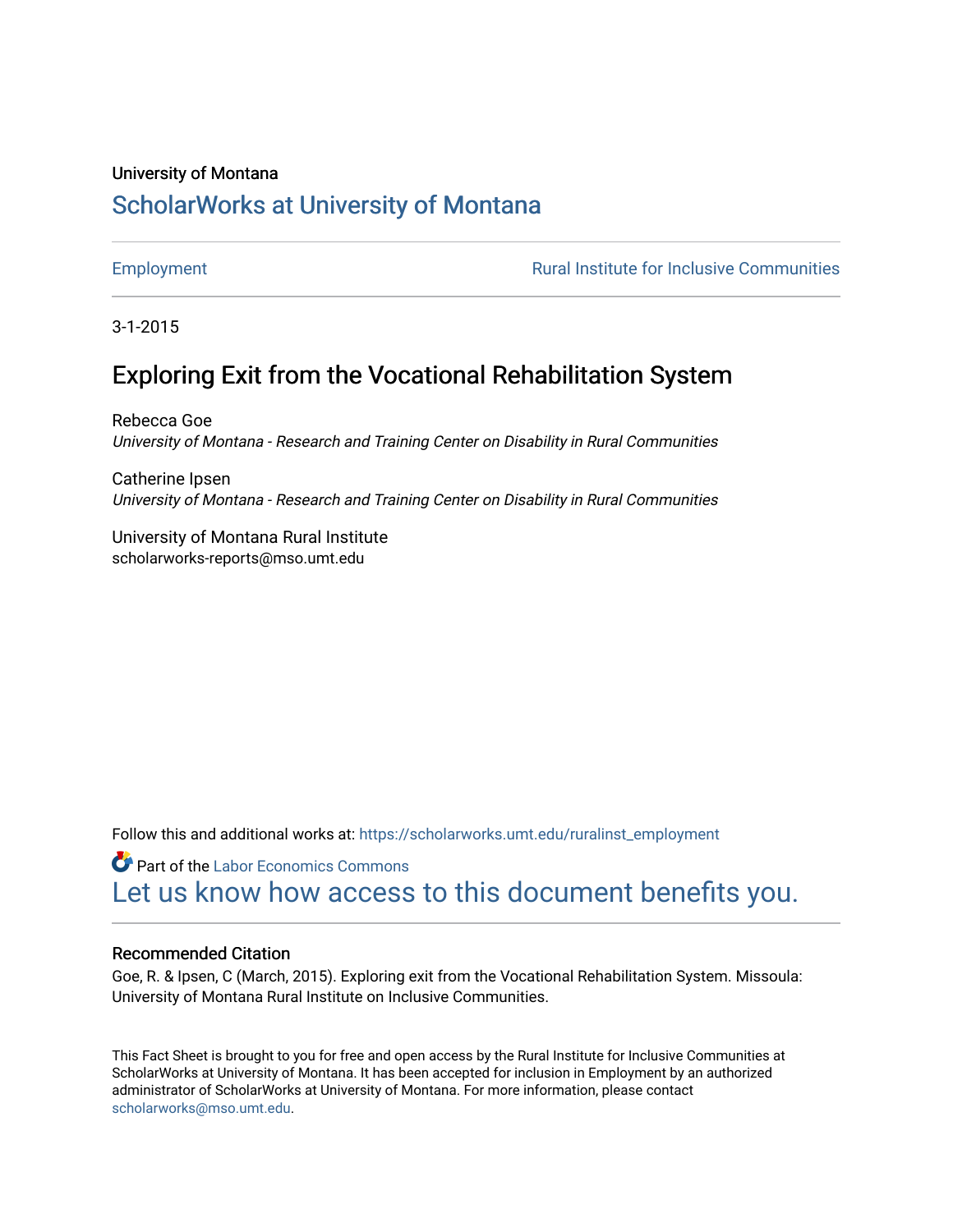March 2015



# Exploring Exit from the Vocational Rehabilitation System

In the U.S. labor force, the unemployment rate is more than twice as high for people with disabilities (17.9%) than it is for people without disabilities (7.7%; U.S. Census Bureau, 2013). In actuality, this disparity is much higher because many people with disabilities have stopped actively seeking employment. Although unemployment rates are influenced by many intersecting factors, premature exit from Vocational Rehabilitation (VR) services likely contributes to the stubbornly high unemployment rates for people with disabilities

The Vocational Rehabilitation program helps people with disabilities find and maintain employment. However, approximately half of VR consumers leave the VR system prematurely. Premature exits include cases when VR loses contact with a consumer because of inaccurate address, disconnected phone, or consumer relocation; the consumer refuses to continue services; or the consumer fails to cooperate (RSA 911, 2012). Premature exit is costly for both the VR agency and the consumer. In 2012, VR spent \$138,830,563 on cases closed for reasons described as, "unable to locate or lost contact" and \$226,028,814 on cases closed for "failure to cooperate" or "refused services" (RSA 911, 2012).

Past research shows that consumers who do not follow through with VR services experience lower employment rates compared to those who find competitive employment with VR assistance (Hayward and Schmidt-Davis, 2003). To better understand factors influencing attachment to the VR system, researchers from RTC: Rural interviewed 47 VR consumers about their experiences working with VR.



RTC:Rural

52 Corbin Hall The University of Montana Missoula, MT 59812 Toll Free: 888.268.2743 Fax: 406.243.2349 TTY: 406.243.4200 [rtcrural@m](mailto:rtcrural%40ruralinstitute.umt.edu?subject=)so.umt.edu <rtc.ruralinstitute.umt.edu> Alternative formats available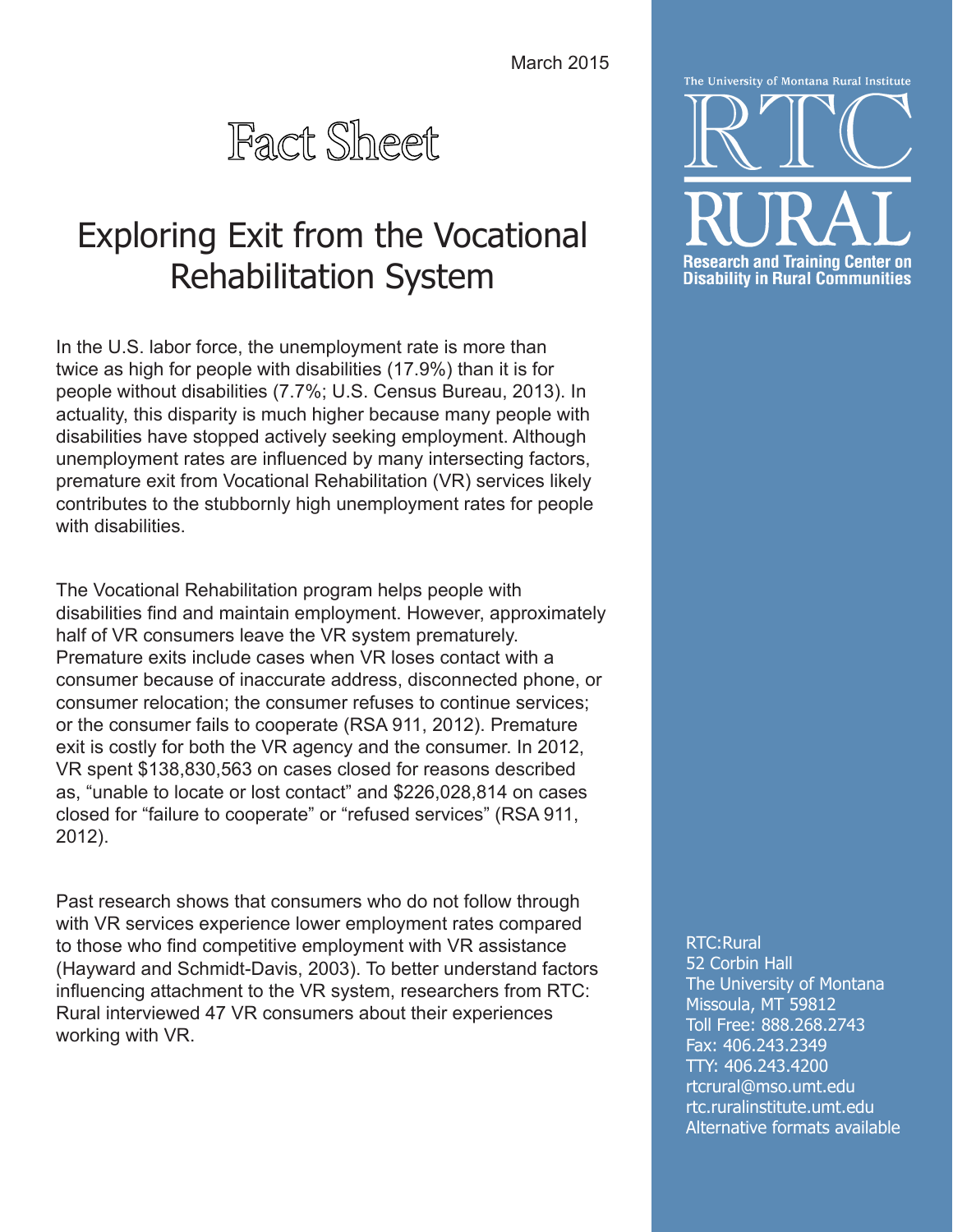# **Methods**

Researchers conducted qualitative interviews as part of a larger two-year longitudinal study. The longitudinal study surveyed VR consumers at baseline and every six months over a two-year period to better understand their progression through the VR system. Randomly selected survey participants who exited VR services were invited to participate in a brief 15-20 minute interview to further describe their experiences. Of 122 individuals asked to participate, 47 took part in a follow-up telephone interview (12 at baseline, 14 at 6-months, 11 at 12-months, and 10 at 18-months). Two researchers coded interviews for common themes using NVIVO qualitative data analysis software. Data from the longitudinal survey were used to describe the qualitative sample and provide additional context for interview answers.

# **Demographics**

Interviewees ages ranged from 19 to 63 (M = 45.28, SD= 12.755). Most participants identified as female ( $n = 33$ , 66%) and Caucasian ( $n = 35$ , 74%). Five interviewees identified as African American, five identified as Hispanic and two listed "other" as their race/ethnicity. Respondents reported less than a high school education (n =

5, 11%), a high school diploma or equivalent (n = 8; 17%), some college (n=18, 38%), associate's degree ( $n = 8$ , 17%), and college degree or higher ( $n = 8, 17\%$ ).

About one-third of the sample (n=15) reported having more than one disability type. Ten participants reported experiencing a cognitive impairment (21%), 26 reported a mental health impairment (55%), 17 reported a physical impairment (36%) and 12 reported a sensory impairment (26%). Two participants did not identify their disability. Interviewees indicated that their disability was mildly limiting  $(n = 9, 19\%)$ , moderately limiting ( $n = 22$ ; 46%), or severely limiting ( $n = 13, 28\%$ ),

Interviewees reported receiving Supplemental Security Income (SSI;  $n = 8$ , 17%), Supplemental Security Disability Income (SSDI, n = 10, 21%), or both SSI and SSDI (n=1). Most interviewees lived in an urban area (n=29, 62%).

# **Results**

Of the people interviewed, 13 left VR services for positive case closure reasons, 26 left for negative reasons, and 8 left for neutral reasons that had little to do with the VR program or services. Table 1 provides detail about these exit reasons.

| <b>Exit Reason</b>                                                        | <b>Reason Type</b> | $N = 47$       |
|---------------------------------------------------------------------------|--------------------|----------------|
| Found employment                                                          | Positive           |                |
| Received desired equipment from VR                                        | <b>Positive</b>    | 6              |
| Conflicts with the counselor                                              | <b>Negative</b>    | 12             |
| Found a job without VRs help                                              | <b>Negative</b>    | 8              |
| Services too slow; nothing happening in the case                          | <b>Negative</b>    | 3              |
| Received training but no job development services to be-<br>come employed | <b>Negative</b>    | $\overline{2}$ |
| Misunderstanding with a vendor                                            | <b>Negative</b>    | 1              |
| <b>Health Concerns</b>                                                    | <b>Neutral</b>     | 5              |
| Misperceptions about VR services                                          | <b>Neutral</b>     | $\overline{2}$ |
| Concerns with losing benefits                                             | <b>Neutral</b>     |                |

#### **Table 1: Primary Exit Reason**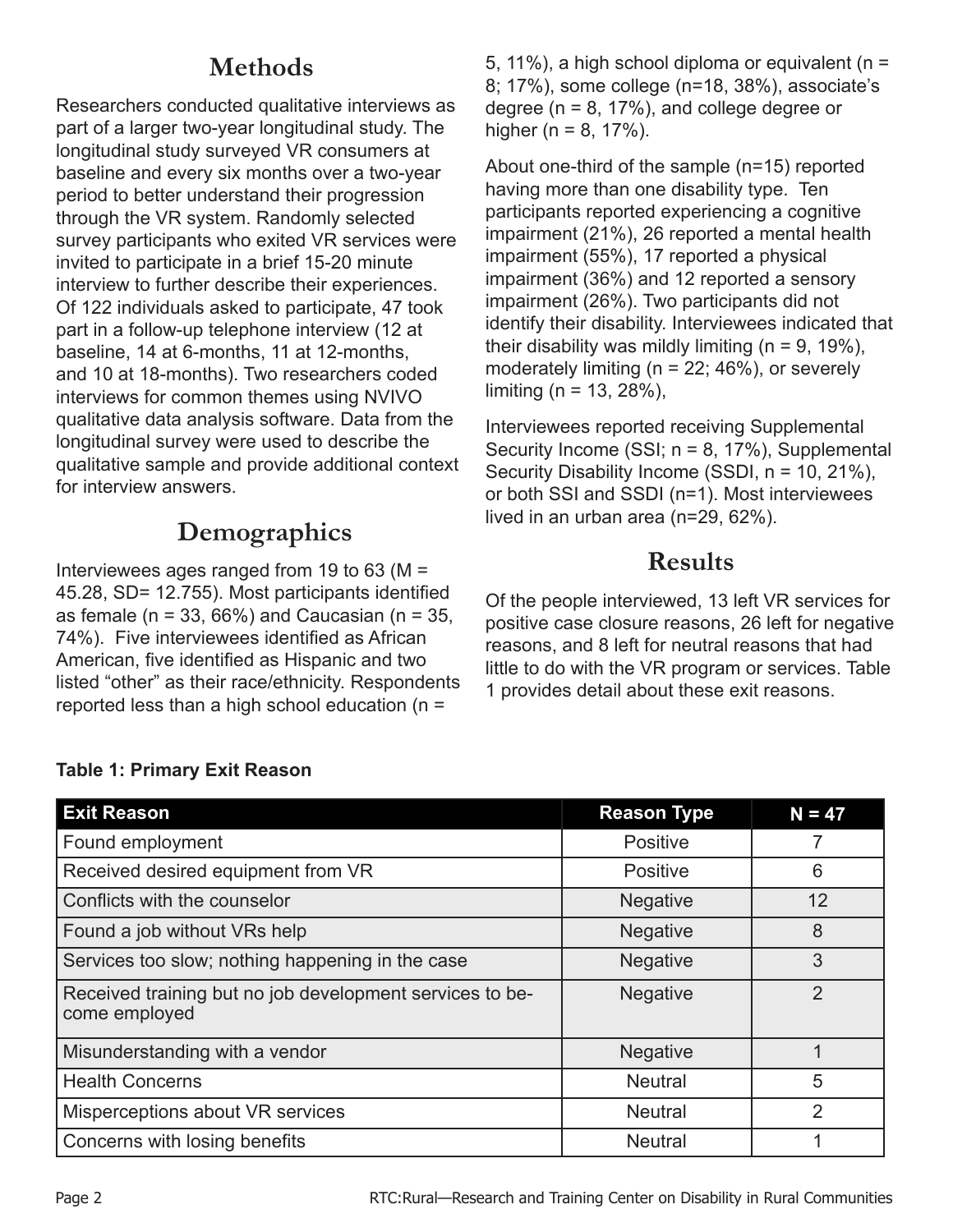### **Positive Reasons for Exit (n = 13)**

Interviewees who exited VR services with a positive case closure (n = 13; 27%) described strong relationships with their counselor that were based on mutual respect and understanding. Four respondents described counselors who were generally knowledgeable about the consumer's disability and job related needs. One consumer described his experience this way:

> *They [VR] did things for me that I couldn't do. They opened doors for me that I couldn't open. I had no way of doing it….*

Another consumer went on to describe the understanding her counselor had for her situation:

> *"Well, in the first couple of meetings she seemed like she was …a very good listener. She understood a lot about some of my issues, like my age and my disability. And… some of the things that have happened in my life she could understand."*

Five people who exited VR with a positive case closure talked about the overall efficiency and organization skills of their counselors. One participant noted that:

> *She was…really organized and helped me … I am on disability social security… [She] helped me work through that and how much I could work without losing my benefits.*

Of those who reported positive exit reasons, twelve said they were satisfied with VR services on the longitudinal survey. Only one interviewee indicated dissatisfaction with services stemming from poor job fit. This interviewee explained that the job the VR counselor helped him find exacerbated his disability and caused him a lot of pain. He felt that his counselor pushed him into taking the first job that came along rather than taking the time to find a job that better fit his needs. Failure to find jobs that are a good fit for the consumer may have implications for longterm job retention. Although this research was not

designed to evaluate long-term job retention, it is notable that another interviewee whose case was closed to competitive employment, had lost her job at the time of our interview and was working on reopening her case with VR.

#### **Negative Reasons for Exit (n = 26)**

*Conflicts with the counselor (n = 12) and vendor (n = 1).* The most common negative reason for leaving the VR program related to interpersonal conflicts with the counselor. Conflicts with counselors primarily stemmed from the perception that the counselor was not following through on promised services (n=5) or there was a divergence between the consumer and counselor regarding desired services (n=6). Although most consumers who left had a long-term relationship with their counselor, two explained that after an initial interview, they never heard from the counselor again.

Often, counselor/consumer divergence focused on the types of jobs consumers were interested in pursuing. One interviewee describes his frustrations in the following exchange:

> *Interviewee: She didn't seem to want to help me. She wanted me to do dishes or janitorial work or pack boxes.*

*Interviewer: And that wasn't what you wanted to do?*

*Interviewee: Right.* 

Another interviewee felt like his counselor pushed him into a job that increased his disability.

> *"I felt pushed into getting a job… it screwed me up...it made me have anxiety."*

Others talked about how their counselor didn't follow through with services they promised. One participant talked about his experience this way:

*It might be just because of the county I was in, but … it was actually like they didn't help with anything. It was like they made me go to a bunch of meetings and I met with the lady one time, but after that it was like they just*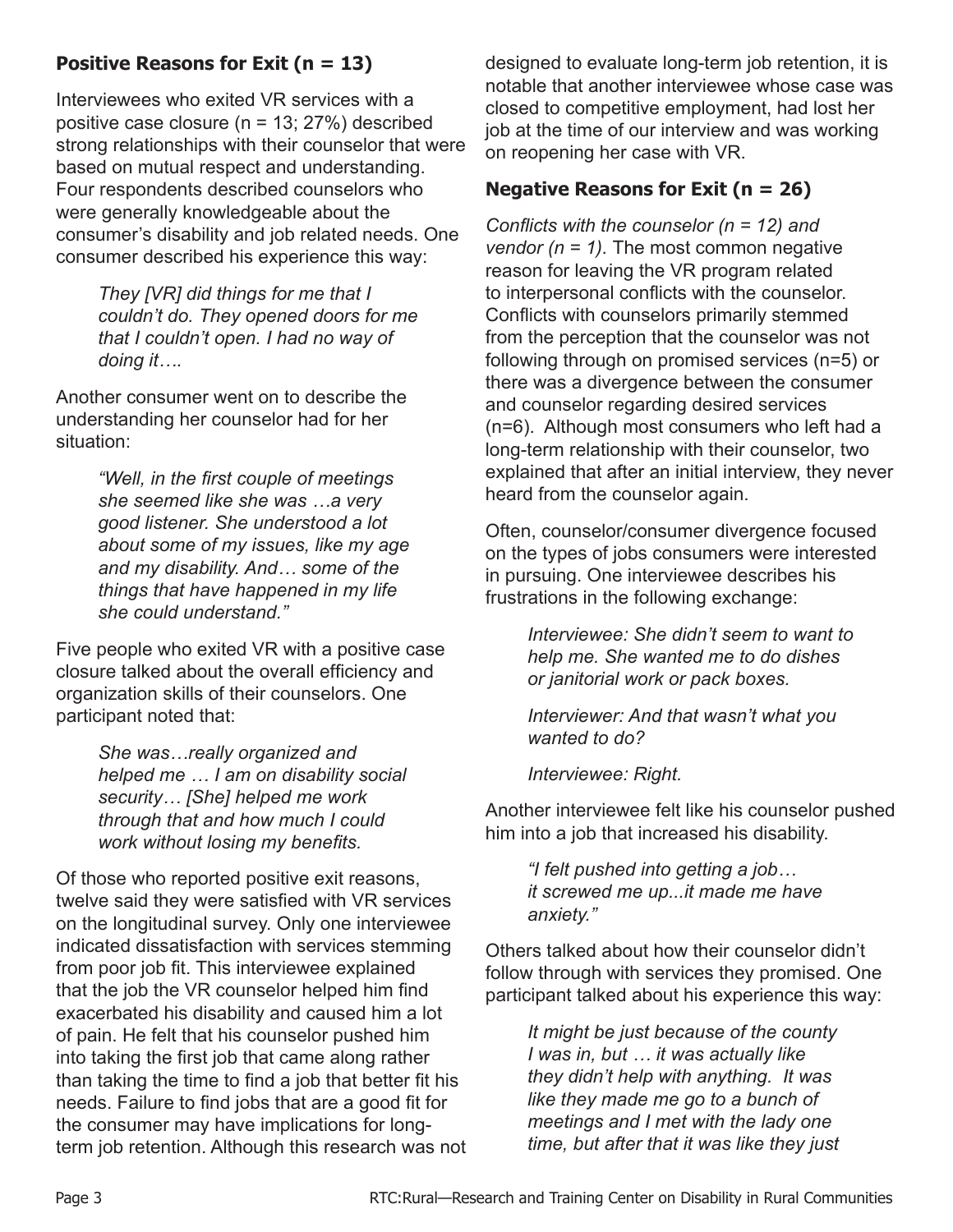*lost contact with me and years went by and I never saw her again. She never helped. She offered me a bunch of stuff, but never came through.* 

Of those who left due to conflicts with the counselor, two indicated they were satisfied and ten indicated they were dissatisfied with VR services on the longitudinal survey. From interviews, we learned that satisfaction ratings were related to experiences with Job Club. Both interviewees found Job Club helpful and enjoyed attending weekly meetings to brush up on their job seeking skills. Dissatisfaction primarily focused on not receiving desired services and poor counselor-consumer relationships. Interviewees who were dissatisfied with VR services described counselors who were discouraging of their job opportunities (n=4) and rude to them during meetings (n=3).

Although conflicts with counselors was one of the most common reasons for premature exit, one person also described a conflict with a vendor as the primary reason for leaving the system. He described the vendor as harassing and not understanding of his current situation.

*Found job without VRs help (n = 8).* Eight participants found a job on their own without assistance from their VR counselor and closed their cases because they no longer needed services. Three of these described services that were too slow. They felt like they were left with no option but to continue to look for a job on their own. Slow services left consumers feeling unimportant as described by one former VR consumer:

> *I am not sure if my counselor is sincere. He appears interested and caring but services have been very slow to appear. He has ascribed that to numerous delays but it seems like one way or another I am not very important or I fall through the cracks.*

Slow service may be related to factors beyond the counselor's control such as order of selection and where the consumer lives. Two participants who found a job on their own talked about being placed on a waiting list.

*I did so much on my own because I was on a waiting list and you can't sit around waiting your whole life for other people so I'll just do it myself*

In addition, five of the eight people who found a job on their own lived in a rural area and three of these mentioned that their counselor traveled to provide services and that the local office was staffed intermittently. Intermittent staffing in rural areas likely contributes to slow service delivery.

Of the eight people who found a job on their own, four reported that they were satisfied and four reported they were dissatisfied with VR services on the longitudinal survey. Dissatisfaction primarily stemmed from slow delivery of services. Satisfaction with services resulted from a positive counselor-consumer relationship even though counselors were limited, for a variety of reasons, in the amount of assistance they could provide.

*Services too slow (n = 3).* Three interviewees said slow service delivery was their primary reason for case closure. One of these interviewees may have still been enrolled in VR services, but assumed that she had been dropped because she had not heard from her counselor in so long. The second found a way to pay for the hearing aids he needed to continue working without having to wait for VR services. A third interviewee attributed the slow services to her counselor leaving her position:

*I think it was like a cut off---like the lady who had helped me, she did good for what she did, but it didn't go any further because she quit and I can't really say that she didn't do a good job because she quit.*

Although personnel turnover was not a primary reason for leaving VR services, it was a contributing factor for eleven interviewees. They described frustrating delays in services as a result of personnel turnover that ranged from waiting for the new counselor to get caught up on the case to never hearing from their VR counselor again. It is notable that almost 25% of the sample experienced counselor turnover.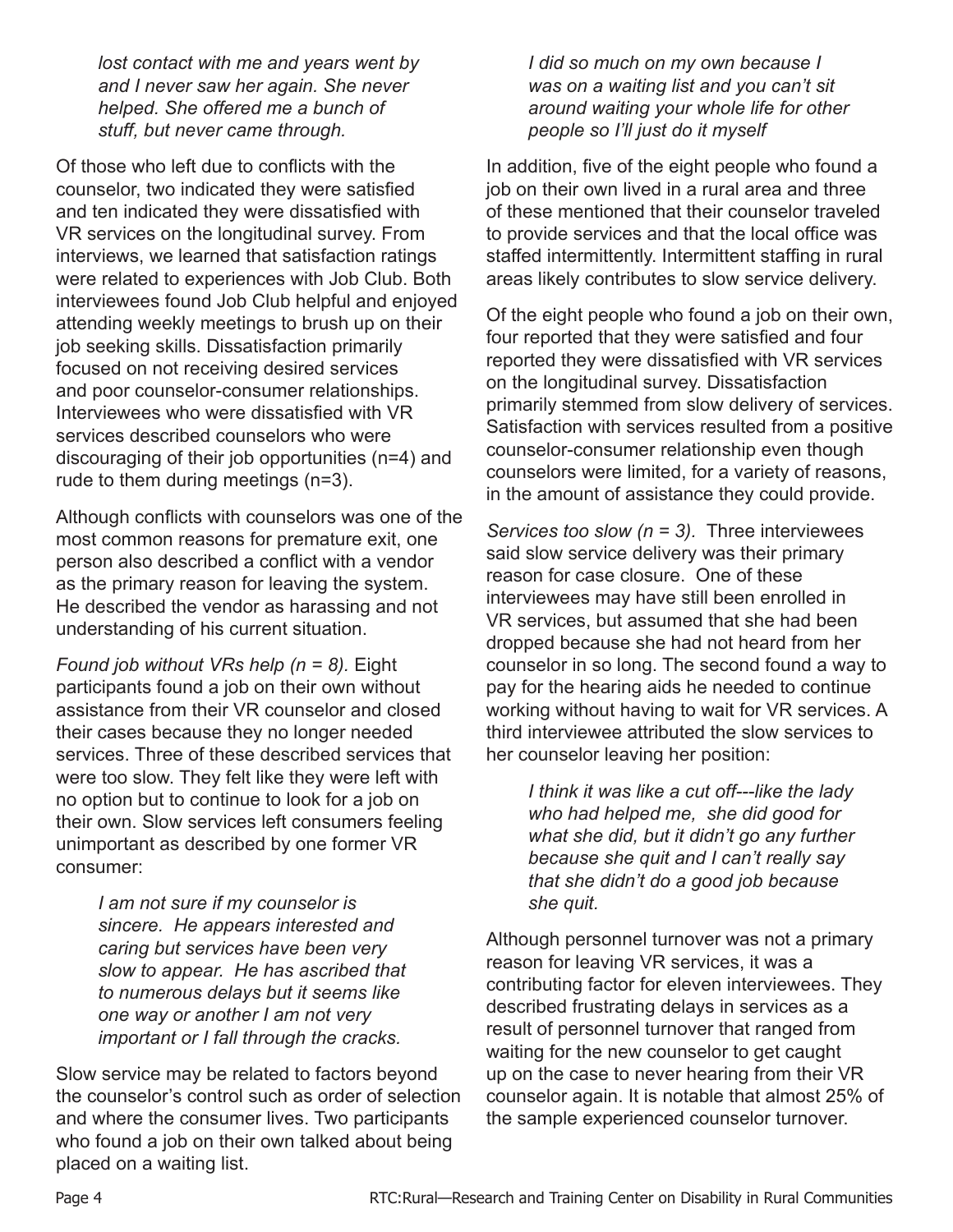Slow service delivery may be a contributing factor to many premature exits from VR services. For example, slow service delivery might prevent VR from capitalizing on consumers' early motivation to work. These consumers, whom VR counselors may have a relatively easy time placing in a job, eventually find a job on their own, but not before VR spends money on their case.

*Services without follow up (n = 2).* Two participants exited after VR paid for their schooling, but then failed to follow up with them after they graduated. One participant indicated that she was simply told by her counselor to, "put in a bunch of applications and if you find anything give us [VR] a holler." The other interviewee talked about graduating from school, but then loosing contact with VR because the counselor left the position and she was unable to get ahold of the new counselor. Another interviewee who left VR services because he found a job on his own, mentioned that VR paid for his schooling, but never followed up with him after he graduated. He said that he "got lucky" and found a job without VR's help. Losing contact with individuals in whom VR has already invested through education or training is a lost opportunity for a positive case closure.

### **Neutral Reasons for Exit (n = 8)**

*Health concerns (n=5) and concerns with benefits (n=1)* Six people we interviewed left VR services for reasons unrelated to VR including health problems (n=5) and concerns with benefits (n=1). Of these individuals, four expressed satisfaction and two expressed dissatisfaction with VR on the longitudinal survey. The two consumers who were dissatisfied did not agree with the diagnosis that their health problems prevented them from working.

*Misperceptions about VR services (n = 2).* Two people voluntarily left VR services after entering the program with misconceptions about what VR could help them with. One interviewee entered the program hoping for help paying for prescription drugs. The second found another program that better suited her vocational desires.

# **Conclusion**

Consumers leave the VR system for a variety of reasons and experiences. A good counselorconsumer relationship can leave consumers satisfied with VR even when their employment goals are not realized. On the other hand, a poor counselor-consumer relationship can drive consumers away from the program. Slow service delivery and gaps in services resulting from counselor turnover may intensify poor counselor-consumer relationships and contribute to negative feelings regarding VR. Furthermore, slow services fail to capitalize on a consumer's early motivation for employment.

The research discussed here supports a larger body of literature suggesting a positive correlation between the counselor–consumer relationship and VR consumer outcomes and experiences (Donnell, Lustig, & Strauser, 2004; Lustig, Strauser, Rice, & Rucker, 2002; Lustig, Strauser, & Weems, 2004). Future research should examine ways to strengthen and reinforce counselor-consumer relationships early in the VR process. This is especially important in rural areas where financial and geographic barriers may only permit intermittent staffing of VR offices. Promising strategies suggested by this research include early and frequent contact with consumers and connecting consumer with local resources such as Job Club.